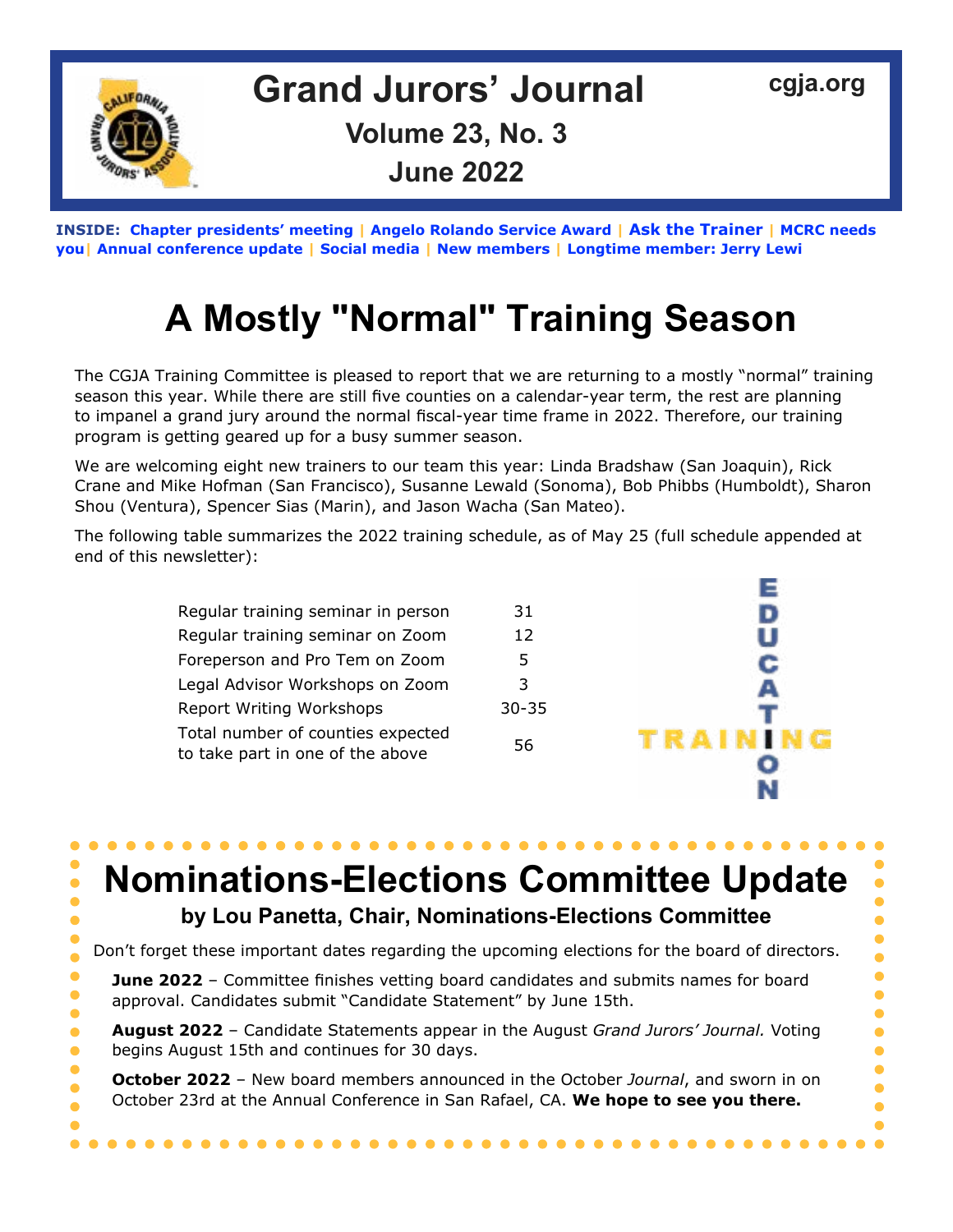# **April Chapter Presidents' Meeting**

<span id="page-1-0"></span>Although CGJA chapter presidents meeting online April 20 agreed that regional meetings probably are a thing of the past, thanks to widespread online meeting options, CGJA Director and Alameda Chapter President, Janet Clark, disagreed.

She has found in-person meetings with adjacent county chapter members (and a good speaker) to be very productive. Clark added, in-person meetings are easy enough to do on the chapter level.

CGJA President Lou Panetta updated the chapter presidents on the Grand Jury Awareness Committee, which he chairs. He said several media interviews have generated attention.

The committee is developing and vetting an extensive list of media contacts. When complete, it will be shared with chapters. Panetta asked that chapters send him ideas and information about chapter activities so the committee can get the word out.

CGJA needs help with social media and membership, Panetta added. He welcomes *[email](mailto:lpanetta%40yahoo.com?subject=CGJA%20presidents%27%20meeting)*.

Chapter presidents updated the group on their activities:

- San Joaquin sent letters via snail mail to a list of community and service organizations provided by the court. The letter included an offer to provide a speaker for a meeting. Panetta said that PowerPoint slide decks are available on the CGJA website under **[Chapter](https://cgja.org/chapter-resource-documents)  [Resources](https://cgja.org/chapter-resource-documents)**.
- Contra Costa and Marin are showing grand juror recruitment videos in the waiting room for those called to jury duty.
- Mother Lode completely revamped the court's recruitment brochure. Grand jury applicants increased from 38 to 90.
- Santa Cruz sent out 12,000 recruitment postcards with a QR code that led directly to an application.
- Orange County provided a novel recruitment suggestion diversifying through contacting ethnic Facebook groups. Some other chapters have hosted information tables at the local Farmers' Market. Santa Cruz makes a point of contacting the sellers, as well as the customers (another way of tapping into a more diverse population).
- Several counties are utilizing volunteer clerks Santa Cruz, Marin, San Luis Obispo, and Contra Costa is working on it. These are former grand jurors who are sworn and admonished. They provide technical and clerical assistance.

The next meeting will be on **July 20 at 4 p.m.** While directed to chapter and association presidents, all chapter officers and members are invited to attend. We are renaming it "Chapter Officers' Meeting."

Letters *Send your thoughts or opinions on CGJA or grand jury*<br> **Letters** *inatters to editor@cgja.org*. *matters to* **editor@cgja.org.**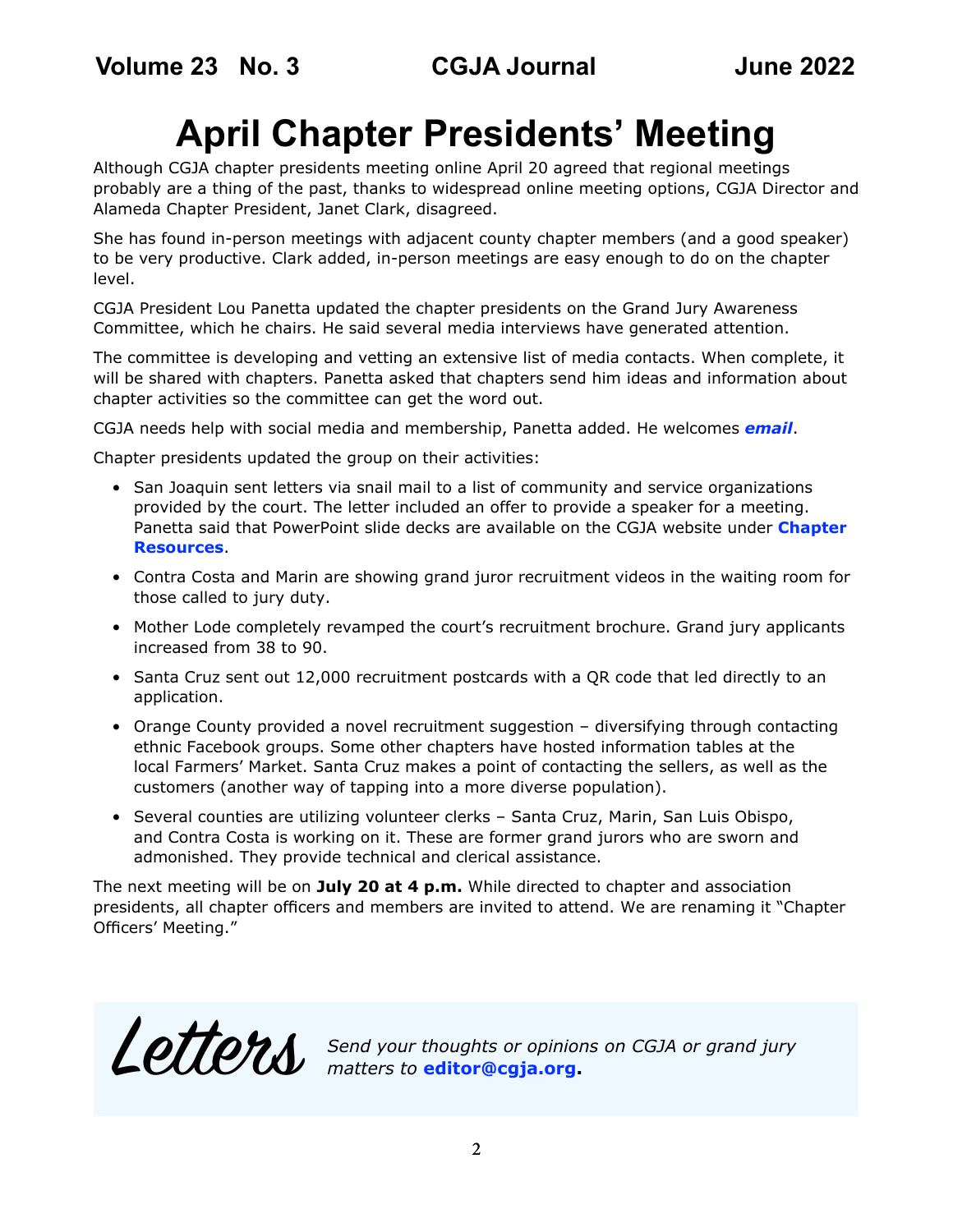## <span id="page-2-0"></span>**Nominate Now -** *Angelo Rolando Service Award*

## **by Joann Landi, Chair, Awards Committee**

Each year CGJA honors a member for outstanding service to our organization. The award is presented at the Annual Conference.

We look to the members of CGJA to nominate members they consider worthy of receiving this prestigious award. Nominations will be accepted for consideration by the Angelo Rolando Service Award Committee until **August 26, 2022**. Nominations may be submitted online (see below) or via postal mail or email.

In arriving at a decision to nominate someone you believe deserving, please consider that this award is for past service and not for anticipated service in future years. Some factors you may wish to consider:

- 1. Substantive participation at both the state and county level in support of CGJA goals and objectives.
- 2. Has demonstrated exceptional leadership skills and is unusually effective in accomplishing projects.
- 3. A nominee must be a current member of CGJA and there will be no multiple awards.
- 4. The currently serving CGJA president is not eligible to receive this award in that year.
- 5. Past recipients are not eligible for re-nomination.

Make the nomination **[online](https://cgja.org/form/rolando-award-nomination)**. You will need to have the following information available:

Name of Nominee Nominee's County Nominated by Nominator's Phone Nominator's email Supporting Information

Or send me the above information by **[email](mailto:%20joannelandi%40aol.com?subject=)** or mail (178 South Palomar Drive, Palomar Park 94062). If you have any questions regarding the nomination process, please contact me by **[email](mailto:%20joannelandi%40aol.com?subject=CGJA%20Rolando%20Award)** or phone 650-365-4184.



Submit your nominations for **Best Grand Jury Report** or **Best Media Coverage** ASAP. Click **[here](https://cgja.org/excellence-reporting-award)** for details.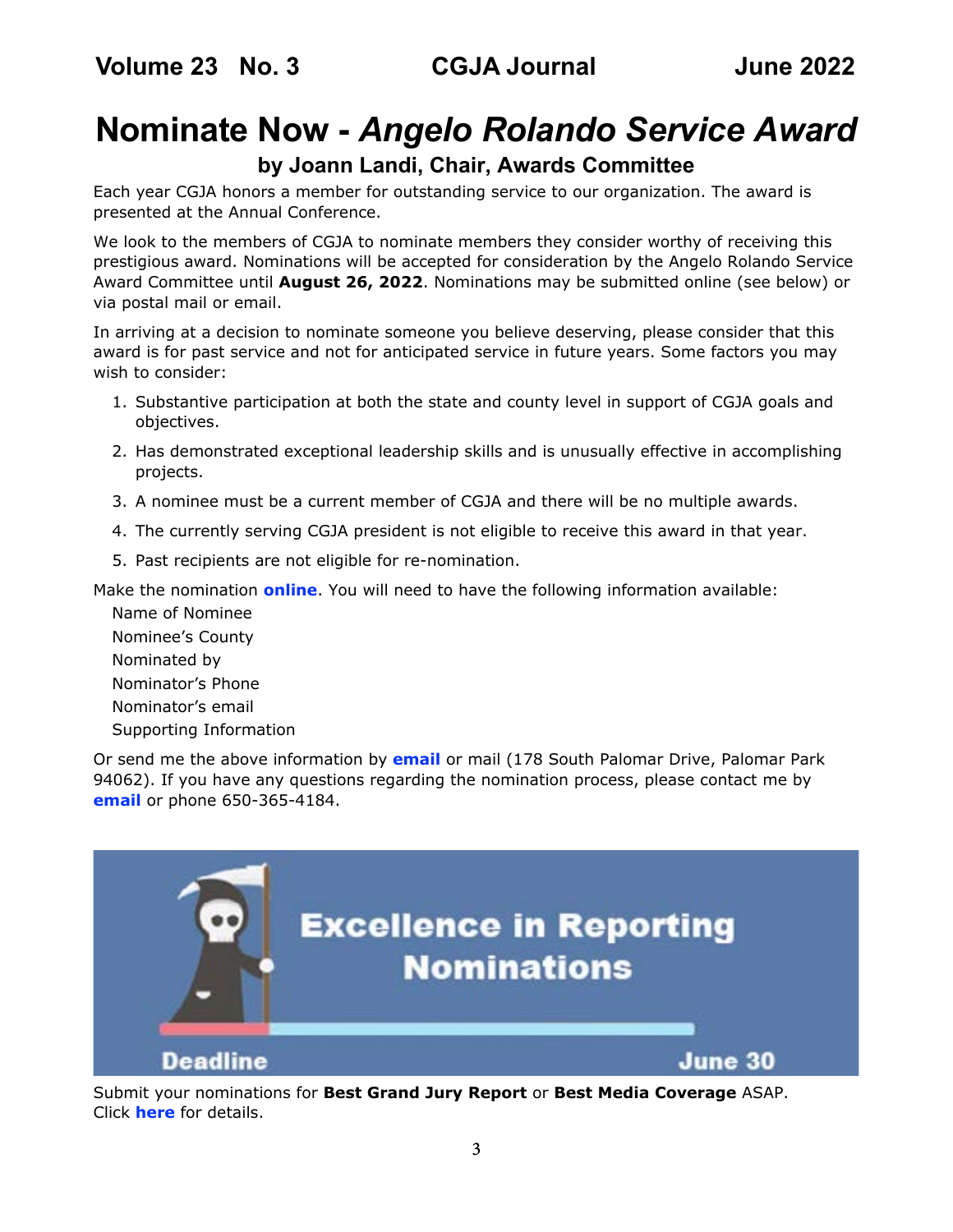## <span id="page-3-1"></span><span id="page-3-0"></span>Ask the Trainer by Marsha Caranci, CGJA Training Chair



*This regular column allows the CGJA training team to share with* Journal *readers our responses to questions we receive from grand jurors. Please remember: Do not take any response as legal advice, and contact your local legal advisors to answer any question that might divulge confidential information.* 

*Please submit your questions to me at [cgjatraining@cgja.org](mailto:cgjatraining%40cgja.org?subject=CGJA%20Training). Our response to your edited or redacted question might appear in a future edition of the* Journal.

### **Q. We are nearing the end of our term and are scrambling to get our reports reviewed and approved. Can the jurors review the final version of a report independently and send their comments (or their affirmative vote) by email?**

**A.** Various provisions of the law, when read together, indicate that the grand jury is a deliberative body that conducts its business by holding "meetings" in "a private room." (PC Section 915)

Consider the common meaning of the word "meeting"— an event by which a group of persons come together to discuss things or make decisions. There is nothing in the code that indicates such a meeting cannot be held remotely using a secure teleconference or videoconference platform, if necessary; so we think holding such a meeting on Zoom or Teams is fine, as long as everyone is in a secure location.

Any email communication or a "serial meeting" held through email without the benefit of a full group discussion, does not seem to reflect the spirit of the law. If you have to resort to this type of "meeting by email," make sure the email accounts being used are all secure, that everyone is copied, and that everyone participates in the discussion before voting.

Penal Code sections 891, 939.1, and 939.11, among others that relate to the civil actions of the grand jury, refer to "deliberations," which have been defined as "a long and careful consideration or discussion" of a matter, or the "process of thoughtfully weighing options, usually prior to voting."

We believe that a candid and thorough review of each report, with input from all members of the grand jury during an open and spontaneous discussion, will result in a better end product. Yes, it is time-consuming. But the work you have put into these reports took a lot of time, too, so there is value in making sure everyone is in general agreement about the finished product.

In case you haven't noticed, we have blog –**[cgja.blogspot.com](https://cgja.blogspot.com/)** Read about Grand Jury happenings throughout the state. Also accessible using the Blog Archive button on our home page **[cgjg.org](https://cgja.org/)**

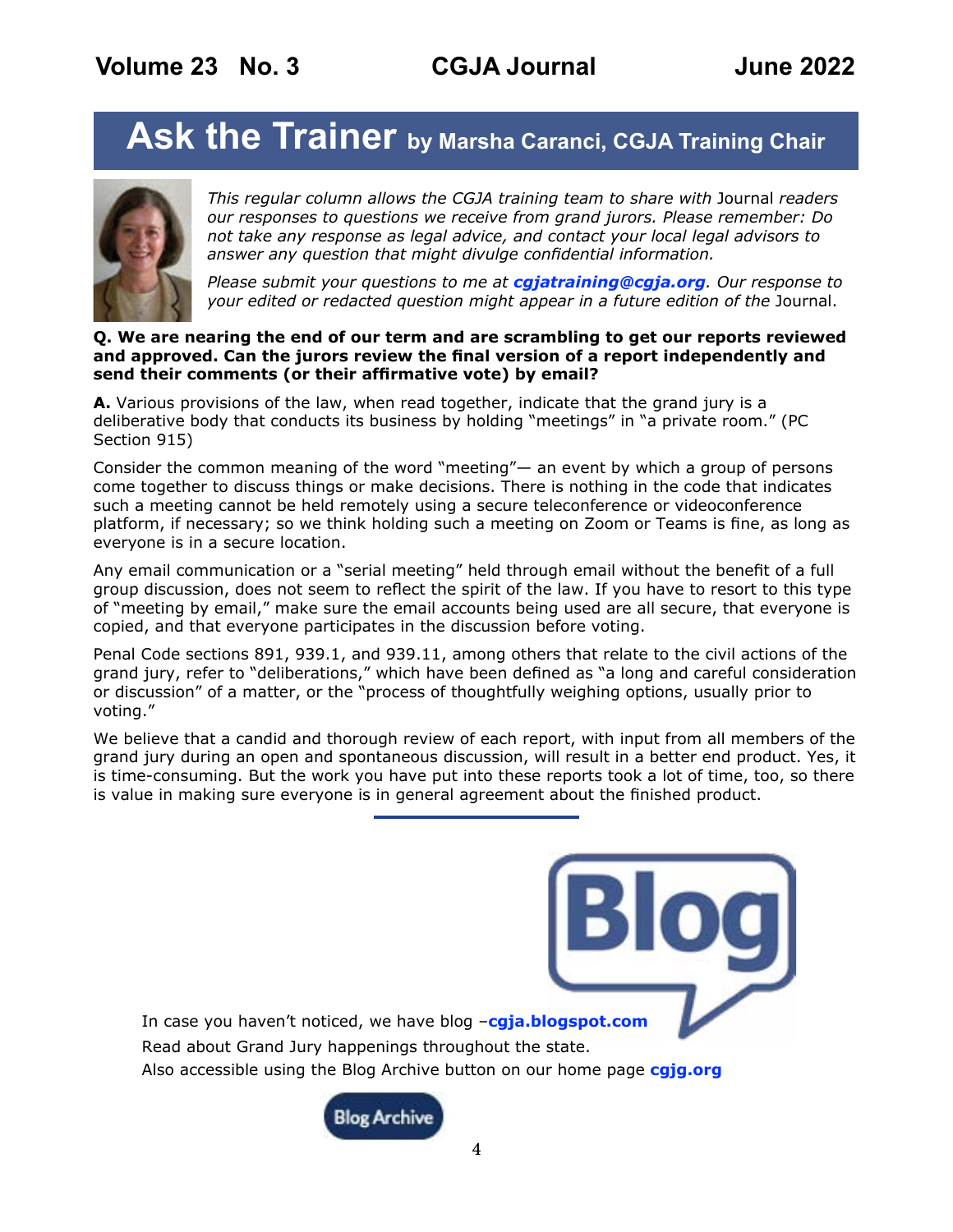IМ Е M в

> в s

**CHAPTERS** 

# **MCRC Recruitment Ideals**

## <span id="page-4-0"></span>**by Diane Lloyd, Chair, Membership and Chapter Relations Committee**

Membership and Chapter Relations Committee (MCRC) needs volunteers to help with a wide variety of tasks. If you are familiar with or are skilled at any of the following tasks, we'd love to have you join us at our monthly meetings, currently being held via Zoom on the 1st Thursday of every month at 4:30 p.m. Meetings usually last about an hour.

### **Membership-focused:**

- Working with Microsoft Excel spreadsheets with the specific ability to sort data in various ways (i.e., last name, county, CGJA region, and so on).
- Knowledgeable in using Microsoft Word and its mail merge function.
- Familiarity with Constant Contact or a desire to learn how to use it.
- Creative thinking! Bring ideas for gaining new members, retaining current members, and reaching out to former members to strengthen CGJA's ranks.

### **Chapter Relations-focused:**



- Ability to represent MCRC at an occasional meeting of other chapters, one meeting per month (or more?) – this broadens CGJA's knowledge of what chapters are doing, learning their best practices, and being available to direct chapters to the various resources of CGJA. Relationship building!
	- Help new chapters work through the CGJA Chapter Formation Guide, basically being their assigned mentor during the process – a background or knowledge of what's needed to form a nonprofit would be ideal.
- Gathering and organizing data from the chapters, preferably in an Excel format.

### **General Information:**

- Meetings are held on the first Thursday of every month at 4:30 via Zoom.
- We use email communications a LOT.
- A positive "customer service" attitude means an enjoyable experience for both members and chapters.
- If you like engaging with people and seeing direct results of your efforts, then Membership and Chapter Relations Committee is for you!

Interested? Please contact **[Diane Lloyd](mailto:membership%40cgja.org?subject=CGJA%20MCRC)**, Chair, Membership and Chapter Relations Committee, to learn more.

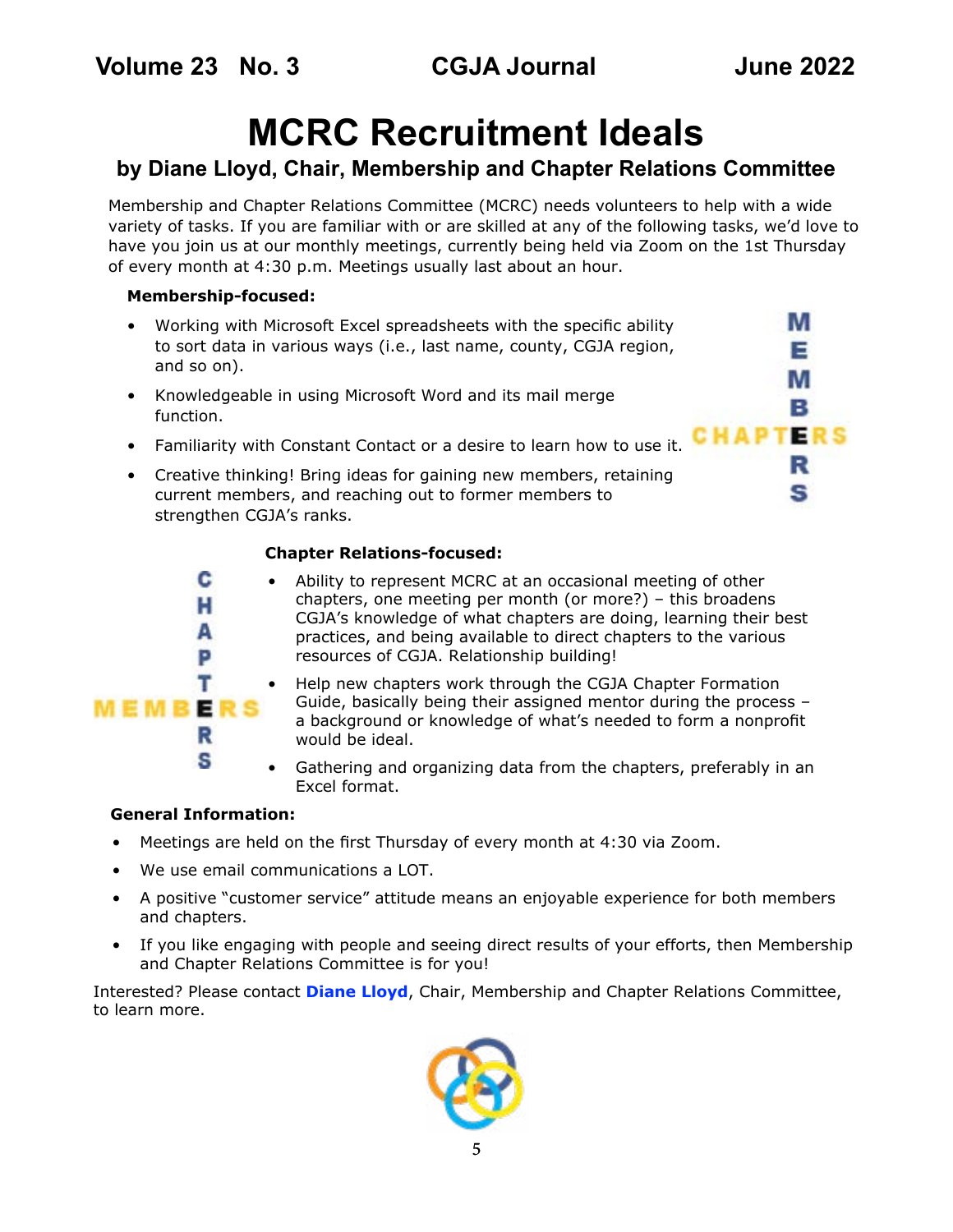# <span id="page-5-0"></span>**Register for the 2022 Annual Conference**

## **from the Annual Conference Committee**

Registration for the 2022 Annual Conference is now available!

The moment we've anticipated for the last two years is now here. Registration for the **CGJA 2022 Annual Conference and Membership Meeting** is underway. Click **[here](https://cgja.org/annual-conference)** for the complete program and registration information.

The meeting is at the **Embassy Suites by Hilton – San Rafael**, Marin County on **October 23-24, 2022**. The theme is *Celebrating Grand Jury Successes at the Local Level*.

The conference opens Sunday afternoon at 1 p.m. with a keynote address "Effective Grand Jury Reports" given by **Ethan Rarick, Executive Director** of the **Little Hoover Commission**. Subsequent activities are

- CGJA President Lou Panetta's report on the state of the association.
- Swearing-in of the newly elected CGJA officers and directors.
- Excellence in Reporting Award presentations.
- Public Relations Chair Juliana Jones' report on the committee's statewide grand jury awareness initiative.
- Angelo Rolando Service Award presentation at the gala Sunday evening banquet (cost included in your conference registration).

The conference reconvenes at 9 a.m. on October 24, featuring

- Panel discussion on the utilization of former grand jurors as assistants to seated grand juries.
- Panel discussing best practice ideas that can make our local chapters and associations more effective.
- Updates from the Grand Jury Effectiveness Workgroup and the Diversity Study Workgroup.

There will be time for member comments, a Q&A session, and closing remarks from our incoming president.

**Chapters and associations**, please plan on donating a basket or item that reflects products from your county – for the silent auction during the Sunday banquet. Auction proceeds will be used to mitigate next year's conference expenses, to keep registration fees as low as possible.

The **[Embassy Suites, San Rafael](https://www.hilton.com/en/book/reservation/rooms/?ctyhocn=SFORFES&arrivalDate=2022-10-22&departureDate=2022-10-24&room1NumAdults=1&cid=OM%2CWW%2CHILTONLINK%2CEN%2CDirectLink)**, is a newly renovated facility minutes from Northgate Mall and the Marin County Civic Center. It is located between the wine country and San Francisco putting the Golden Gate Bridge, Bay Area attractions, and Sonoma wineries within a 30-minute drive.

A two-room suite, free made-to-order breakfast, and complimentary evening receptions add to



Take time today to mark your calendars and **[register](https://www.cgja.org/annual-conference-0)** for the conference.

We're looking forward to meeting in person and renewing old acquaintances!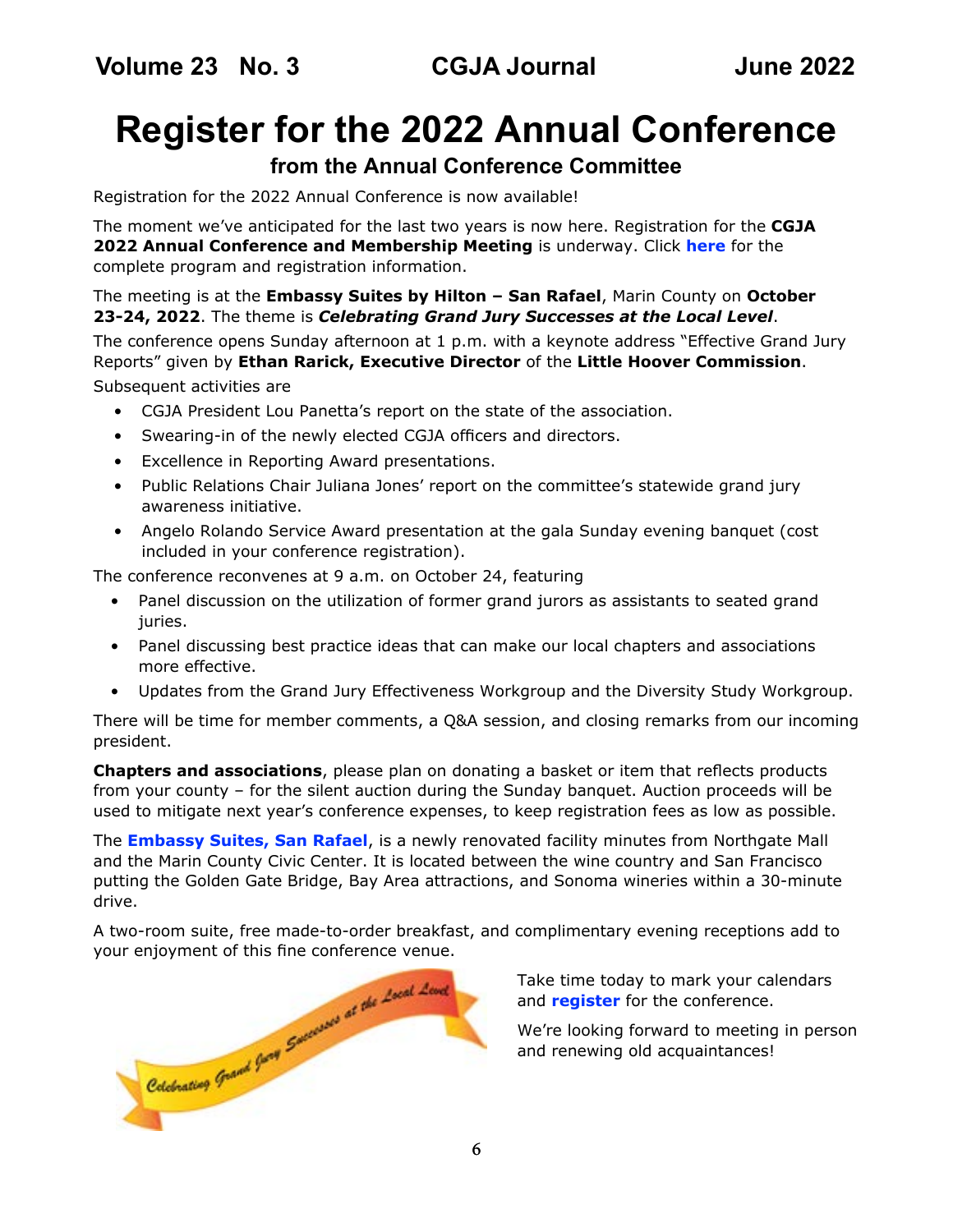# **Using Social Media**

## **by Lou Panetta, President CGJA**

<span id="page-6-0"></span>Join us on Facebook!

Go to your Facebook app (phone, tablet, laptop, or desktop) and type **cgja1** in the search box. This will take you to our Facebook page. You are welcome (encouraged) to post any local or chapter news, report releases, etc.

Please click on "Like" and "Follow."

Then click on the three dots in the upper right, and select "Invite Friends," as shown in the two pictures below. You will get a list of your Facebook "friends" from which you can select any of whom you believe to have an interest. Bring them on board.



Help us get the word out for stronger grand juries, better governance, and an increase in CGJA membership.



**County Name** Nevada Kendall Tieck San Diego Josh Franco<sup>1</sup> Tehama Jessie Shields

Contra Costa Cynthia Roberts Monterey Carol Greenwald San Bernardino Donna Kenney-Cash San Francisco Michael Hofman Shasta Darell Stockton-Lewis Sonoma Nancy Dougherty Trinity Victoria Williams

<sup>1</sup> Associate Member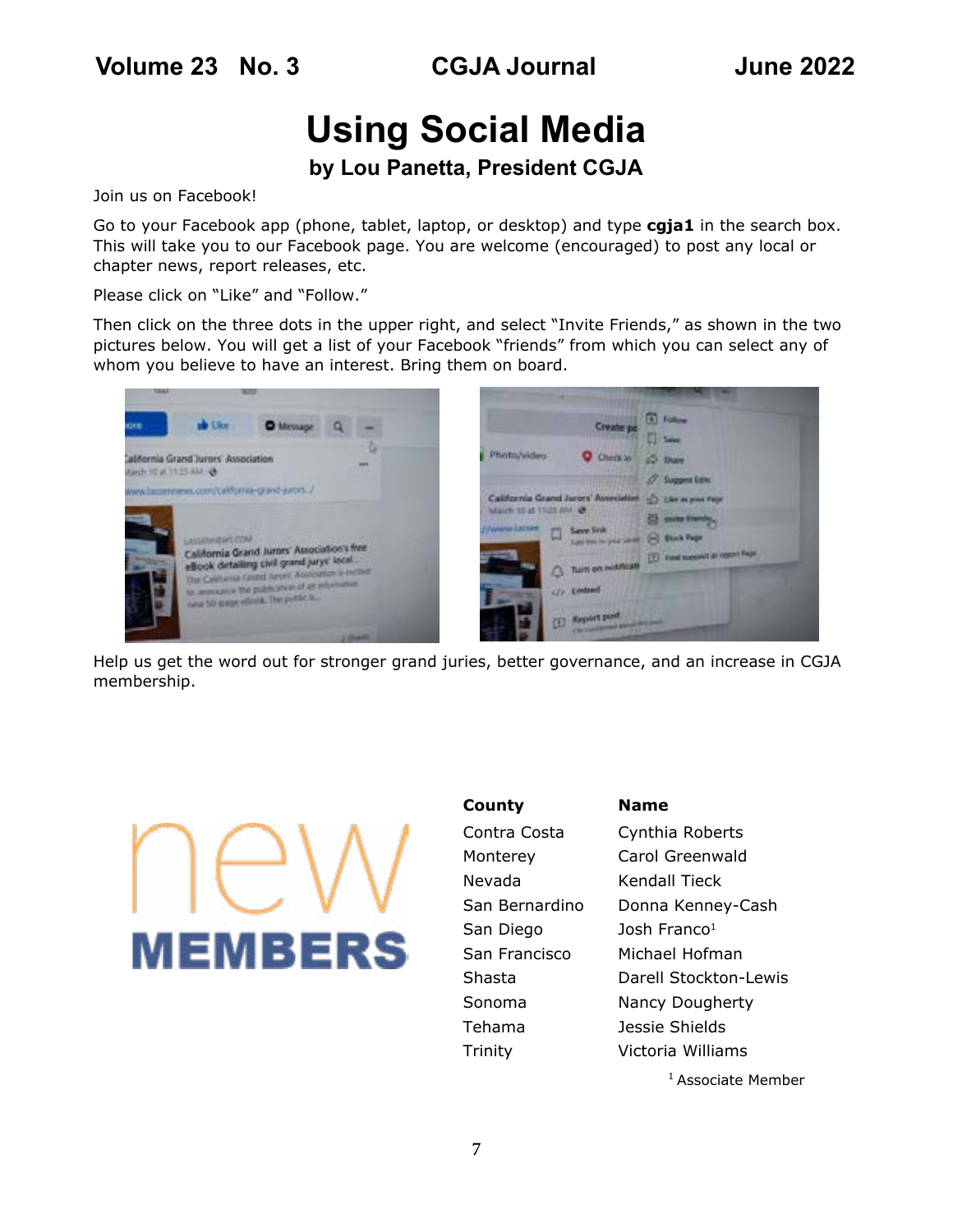<span id="page-7-0"></span>Ingtime memore

*Continuing our series on longtime members, we recognize* **Jerry Lewi** *of Ventura County*

*by Barbara Sommer, Editor*

[Jerry Lewi ha](https://www.jblewi.com/)s been extremely active in CGJA, having chaired the Public Relations Committee for a total of sixteen years and being a trainer for twenty. He was CGJA president from 2004-06.

He edited this *Journal* from 2006 through 2016. He served as webmaster from 2002 through 2016. With just one exception, Jerry has attended every annual conference since his first in 1998. He chaired the 2003 and 2009 events and was heavily involved in the two Burbank ones in 2005 and 2014.



Photo credit: Marsha Caranci

In recognition of his extensive service, CGJA honored him with the Angelo Rolando Service Award in 2009, the Lifetime Achievement Award in 2012, and a special award in 2016 acknowledging his service as webmaster and journal editor.

As Lou Panetta has pointed out, "Jerry never refused to do anything he was asked to do."

I asked him several questions about his service, personal background, and vision for CGJA.

### **What do you consider to be your major achievements regarding CGJA?**

The top one would probably be the grand jury book, through all four editions. The continuous improvement of the Public Relations Committee is important, along with my many contributions to the training program.

### **What brought you to CGJA and when did that happen?**

I was motivated by the desire to be involved in the California Grand Jury system without serving another term as a Ventura County juror. At the end of my term in 1999, I joined CGJA. The late, great Jack Zepp got me involved in board activities.

### **You have given an inordinate amount of time and effort to the association. What has been your primary motivation for doing so?**

A belief in the grand jury system and the camaraderie of many members with a shared perspective.

### **Tell me about yourself.**

Grew up in the New York City area, graduated from M.I.T., and served in the Army for two years. I started my work career in engineering but soon gravitated to program management and marketing where I think my skill set was best suited. I worked at Litton Industries for over thirty years.

I continue to be an avid tennis player and am enjoying my new skill in Pickleball. I have done volunteer work in addition to CGJA. We now live in a beautiful retirement community where my volunteer habit continues to get me into trouble.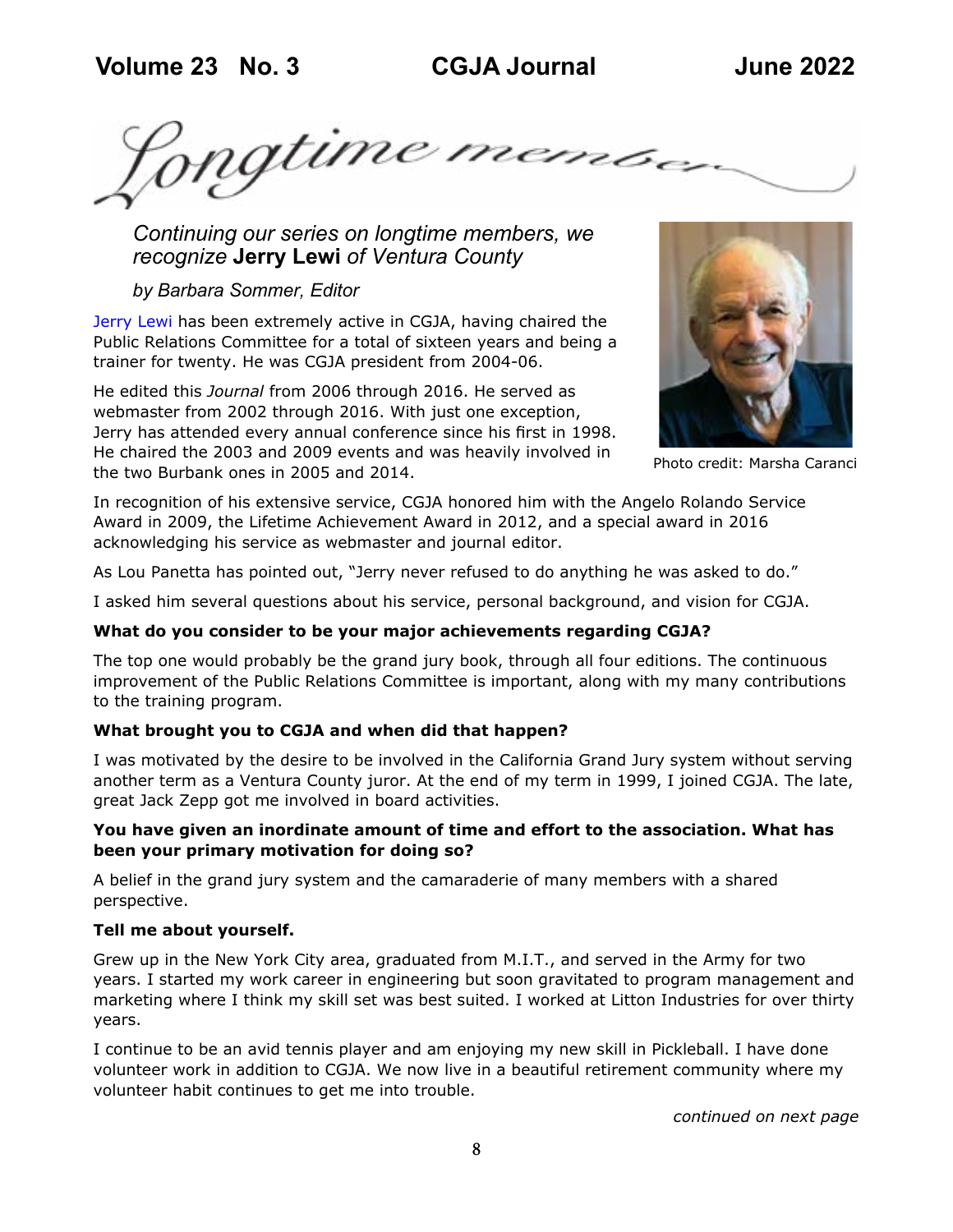### *continued from preceding page* – **Jerry Lewi**

We enjoyed a lot of travel which, sadly, was curtailed due to COVID and health. As a CGJA trainer I traveled all over California with my wife, Marion. That was very rewarding and enjoyable.

Having raised four successful children, I now have three adult grandchildren. Including Marion's kin, we have a total of seven and eight respectively.

I am very proud of my mother, **[Charlotte Armstrong](https://www.charlottearmstrong.org)**, a very successful mystery writer. I continue to promote her books.

### **Where do you see CGJA headed?**

It is going in the right direction. The growth of training, that I have observed in over twenty years as a trainer, has been truly amazing in both size and quality. I am proud to be part of it.

I hope that the effectiveness and awareness initiatives will be productive. The early signs are good but there is a lot more work to do.

### **What suggestions would you offer for CGJA to be an effective force?**

Continue to strive for ways to improve awareness and effectiveness. Expand the training program by looking for other opportunities, such as additional workshops on interviewing and continuity. Despite our training efforts, there are still juries with inadequately developed skills, resulting in less-than-effective reports.

### **How do you plan to continue in this effort?**

Will stay on the Training and Annual Conference Committees where I am the public relations guy and stay active as a trainer to the extent I'm needed.

I might write an article for the *Journal* from time to time. Without any restrictions by my position, I can say anything I like!



## **Recent Board Actions**

### **Board Meeting, April 26, 2022**

Ratified the appointment of Karen Jahr as director for the North area.

Ratified the appointment of Juliana Olinka Jones as chair of the Public Relations Committee.

Ratified dissolution of the Grand Jury Awareness Workgroup and merged its responsibilities into the Public Relations Committee.

*All approved board meeting minutes are available on the CGJA* **[website](https://cgja.org/board-minutes)***.*

**NOTE**: We encourage members to attend meetings of the board of directors. They are held on the fourth Tuesday of the month via Zoom (no meetings in July and rarely in December). The agenda along with Zoom information is available a week before the meeting. **[Read more.](https://cgja.org/current-agenda)**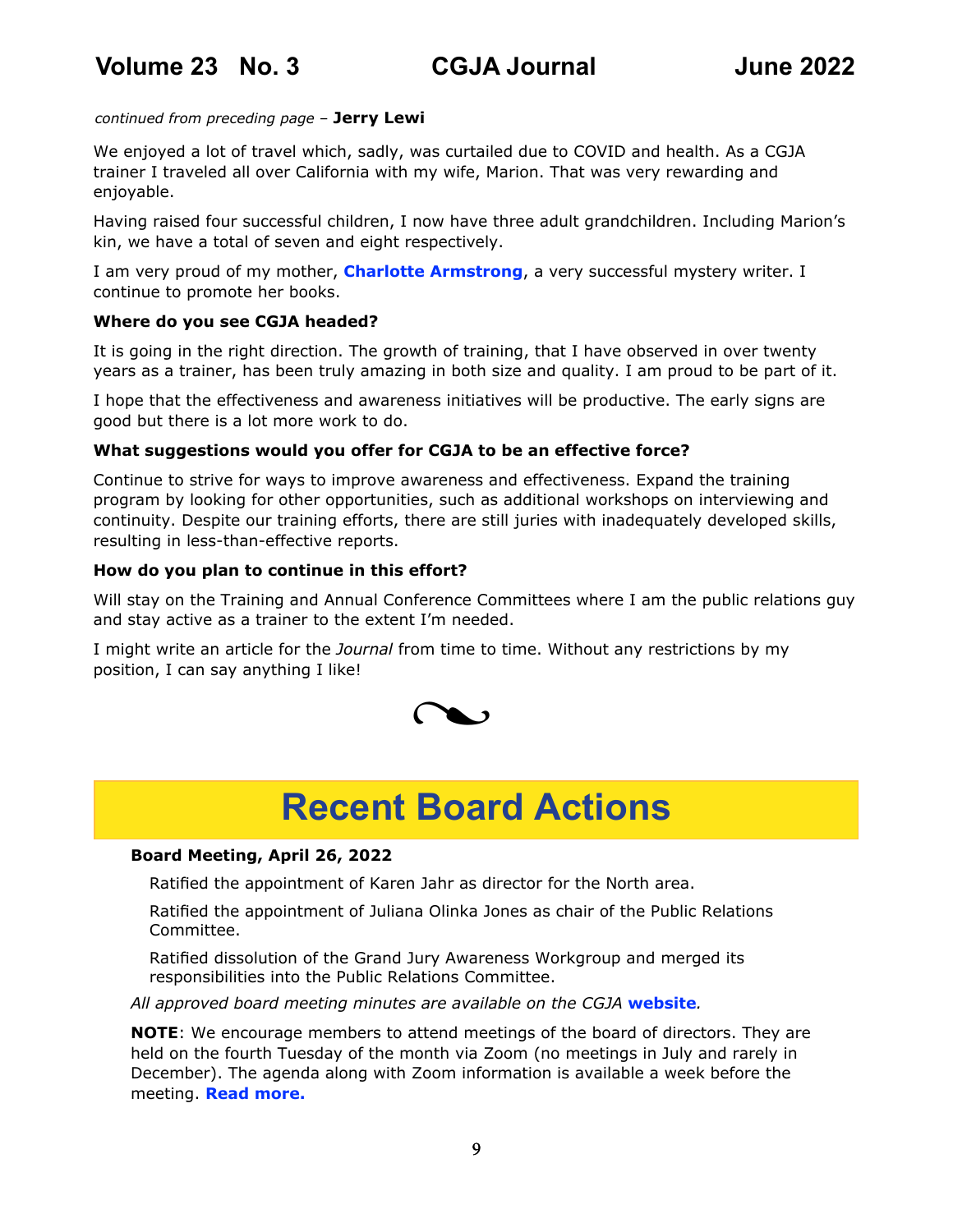**Volume 23 No. 3 CGJA Journal June 2022**

## **Keep us Posted**

Send us your chapter or association news and accomplishments. Format articles in Word and send as email attachments to Barbara Sommer *[editor@cgja.org](mailto:editor@cgja.org)*. For more details see **[How to submit an article](https://cgja.org/node/134)**.

DEADLINE for submitting articles for publication in the next issue

## July 25, 2022

**Change of address** - Please notify the *[editor@cgja.org](mailto:editor%40cgja.org?subject=)* of any email address changes.

Editor: *[Barbara Sommer](mailto:Barbara%20Sommer?subject=CGJA%20Grand%20Jurors%27%20Journal)*. Publications support: CGJA Public Relations Committee. The views expressed in the *Grand Jurors' Journal* are those of the writers unless otherwise stated. The CGJA Board of Directors disclaims any liability arising from errors or omissions. The Editor has the right to accept, edit, or reject submitted articles. ©2022 All rights reserved.



**The mission of the CGJA is to promote, preserve, and support the grand jury system through training, education, and outreach.** Contacts: **[Officers and directors](https://cgja.org/officers-directors)**, chapter and association **[presidents](https://cgja.org/chapters-and-associations)**.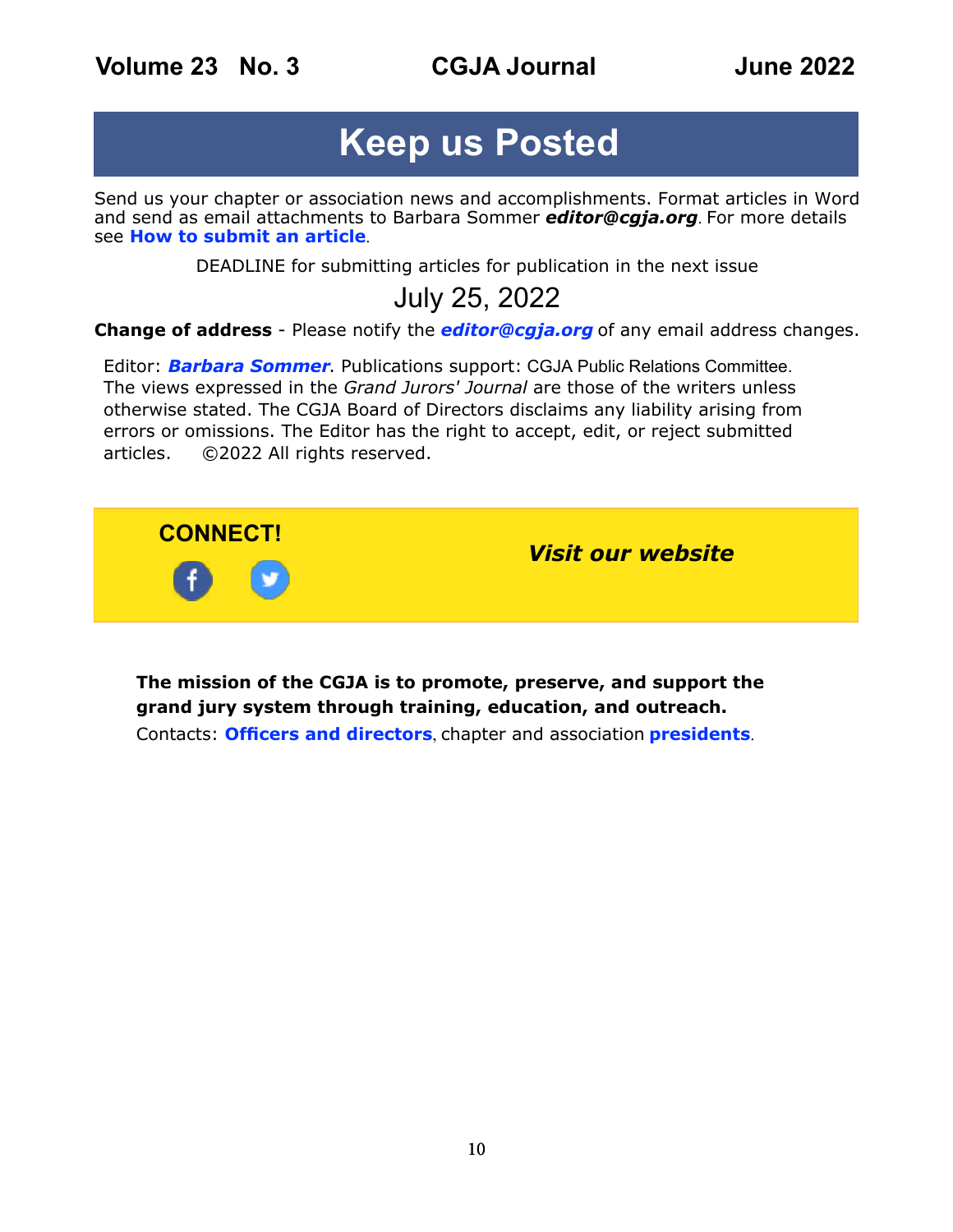| Dates             | County (or counties)       | <b>Training program</b>                 |
|-------------------|----------------------------|-----------------------------------------|
| January 10-12     | Santa Clara                | Regular seminar on Zoom                 |
| January 13-14     | Shasta                     | Regular seminar in person               |
| January 18        | Multiple counties          | Foreperson and Pro Tem Workshop on Zoom |
| January 19-20     | Tehama                     | Regular seminar in person               |
| January 19-21     | San Bernardino             | Regular seminar on Zoom                 |
| January 24-25     | Trinity                    | Regular seminar in person               |
| January 27-28     | Multiple counties          | Legal Advisor Workshop on Zoom          |
| April 5-6         | San Bernardino             | Report Writing Workshop on Zoom         |
| May 2             | Shasta                     | Report Writing Workshop in person       |
| May 5-6           | Multiple counties          | Legal Advisor Workshop on Zoom          |
| <b>May 10</b>     | Trinity                    | Report Writing Workshop in person       |
| May 17            | Tehama                     | Report Writing Workshop in person       |
| May 19-20         | Santa Clara                | Report Writing Workshop in person       |
| June 14-15        | Contra Costa               | Regular seminar on Zoom                 |
| June 20-21        | San Francisco              | Regular seminar on Zoom                 |
| June 21-22        | Orange                     | Regular seminar in person               |
| June 27-28        | Monterey                   | Regular seminar in person (or on Zoom)  |
| June 28-29        | Plumas                     | Regular seminar in person               |
| July 6            | Multiple counties          | Foreperson and Pro Tem Workshop on Zoom |
| <b>July 7-8</b>   | Marin                      | Regular seminar in person               |
| <b>July 7-8</b>   | Sacramento and Solano      | Regular seminar in person               |
| <b>July 7-8</b>   | San Joaquin                | Regular seminar in person               |
| <b>July 11-12</b> | Glenn and Colusa           | Regular seminar in person               |
| July 11-12        | Stanislaus                 | Regular seminar in person               |
| July 11-12        | Santa Cruz                 | Regular seminar on Zoom                 |
| <b>July 11-12</b> | Los Angeles                | Regular seminar on Zoom                 |
| July 13           | Multiple counties          | Foreperson and Pro Tem Workshop on Zoom |
| July 14-15        | Placer                     | Regular seminar on Zoom                 |
| July 14-15        | San Mateo                  | Regular seminar in person               |
| July 14-15        | San Luis Obispo            | Regular seminar in person               |
| <b>July 18-19</b> | Sutter and Yuba            | Regular seminar in person               |
| July 18-19        | Napa                       | Regular seminar in person               |
| July 18-19        | Yolo                       | Regular seminar in person               |
| <b>July 18-19</b> | Fresno                     | Regular seminar in person               |
| July 20           | Multiple counties          | Foreperson and Pro Tem Workshop on Zoom |
| <b>July 21-22</b> | <b>Merced and Mariposa</b> | Regular seminar in person               |
| <b>July 21-22</b> | Lake                       | Regular seminar in person               |
| <b>July 21-22</b> | Santa Barbara              | Regular seminar in person               |
| <b>July 25-26</b> | Modoc                      | Regular seminar (probably on Zoom)      |
| July 25-26        | Mendocino                  | Regular seminar in person               |
| July 25-26        | Nevada                     | Regular seminar on Zoom                 |
| <b>July 25-26</b> | Kern                       | Regular seminar in person               |
| July 27           | Multiple counties          | Foreperson and Pro Tem Workshop on Zoom |

Our 2022 training schedule, as of May 25: